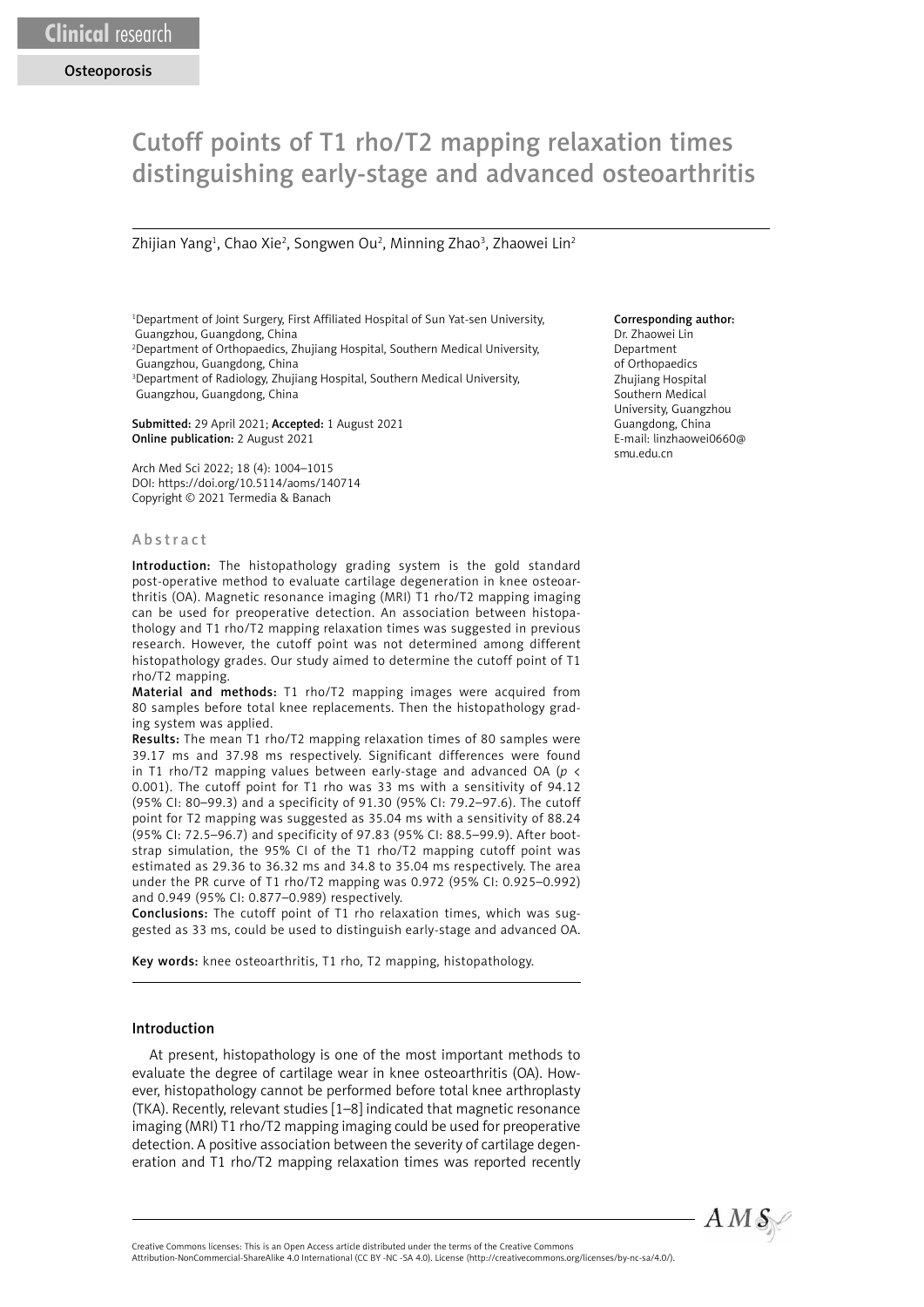[1–8]. Some studies [9–11] highlighted that T1 rho/ T2 mapping could be used to distinguish early OA and late OA. However, the cutoff point of the T1 rho/T2 mapping value has not been determined yet.

Therefore, in this study, 88 samples were obtained from 22 patients who underwent TKA. MRI T1 rho/T2 mapping sequences were performed preoperatively. The Osteoarthritis Research Society International (OARSI) grading system was employed post-operatively. After excluding OARSI grade 5 and grade 6, eighty samples were collected for further evaluation. The OARSI grading system was applied to distinguish early-stage OA (OARSI grade 0-1) and advanced OA (OARSI grade 2–4). Eighty samples were divided into four femoral condyles: the medial femoral posterior condyle (MFPC), the lateral femoral posterior condyle (LFPC), the medial femoral distal condyle (MFDC), and the lateral femoral distal condyle (LFDC).

# Material and methods

# Patients

Twenty-two knee osteoarthritis (OA) patients were recruited before total knee arthroplasty. This research was approved and then supervised by the Ethical Committee of Zhujiang Hospital (trial register number: 2017-GJGBK-001).

# Magnetic resonance imaging (MRI)

Before total knee arthroplasty, MRI was performed with a 3.0-T Achieva unit (Philips Healthcare, Eindhoven, The Netherlands). Fast spin-echo proton density-weighted fat suppression image (FSE PDFs) was performed based on the following parameters: repetition time = 1800 ms, echo time = 35 ms, layer thickness = 4 mm, field of view = 180 mm, matrix size = 320 × 56, excitation times = 2, scanning layers = 20, scanning time = 2 min 30 s. The sagittal T1rho sequence was performed as follows: repetition time = 5.3 ms, echo time = 0 ms, optional locking time =  $0/10/40/80$  ms, slice thickness = 4 mm, slice thickness =  $0.5$  mm, scanning layers =  $18$ , field of view = 160 mm, matrix size =  $256 \times 128$ , excitation times = 1, scanning time =  $7$  min  $7$  s. The sagittal T2 mapping sequence was performed as follows: repetition time =  $1000$  ms, echo time = 0 ms, optional locking time = 9.5/19.1/28.6/38.1/ 47.6/57.2/66.7/76.2 ms, slice thickness = 4 mm, slice thickness =  $0.5$  mm, scanning layers =  $20$ layers, field of view =  $160$  mm, matrix size =  $320$  $\times$  256, excitation times = 1, scanning time = 8 min 46 s. The following three-dimensional fat suppression (3D FSE cube) sequence was employed: TR time = 1500 ms, repetition time =  $25$  ms, slice thickness =  $1.6$  mm, field of view =  $160$  mm, matrix size =  $256 \times 256$ , excitation times = 1, scanning time  $= 4$  min 28 s. T1 rho and T2 mapping relaxation times, whose units are millisecond (ms), were calculated while T2 mapping relaxation times were obtained.

# Total knee arthroplasty

After 22 patients signed the consent form and completed the MRI scanning, total knee replacement was performed according to the general operating procedure. All condyles were resected into four groups: MFPC, LFPC, MFDC, and LFDC. All 88 samples were examined histologically.

# Histopathology

Four kinds of femoral condyles (MFPC, LFPC, MFDC, and LFDC) were fixed in 4% polymethyl alcohol, decalcified with Rapid Bone Decalcifier (American Master Tech Inc., Lodi, CA, USA) for 48 h, then embedded in paraffin. The femoral condyles were sagittally cut into slices with a thickness of 8 μm. All sections were stained with hematoxylin-eosin (HE) and safranin-fast green. Two pathologists (Songwen Ou and Chao Xie) performed a routine histopathological evaluation of each section based on the OARSI osteoarthritis cartilage assessment system [12]. If different assessments were obtained, the results were discussed with a third pathologist (Zhaowei Lin) to reach a consensus and determine the final pathological grade.

# Image analysis

All images were analyzed in a Philips DICOM Viewer R3.0-SP13 (Philips, Best, the Netherlands). The regions of interest (ROI) were drawn by a single radiologist (Minning Zhao) using each relaxation map. In sagittal images, each condyle was divided into four ROI parts: MFDC, LFDC, MFPC, and LFPC. The posterior edge of the anterior meniscal horn and the posterior edge of the posterior meniscal horn were used to segment the femoral distal condyle (FDC). The femoral posterior condyle was posterior to the posterior edge of the posterior meniscal horn (Figure 1). Among all sagittal images of the same ROI part from one sample, the image with the highest signal-to-noise ratio was selected for analysis [13]. T1 rho and T2 mapping relaxation time values are the average values of pixels (ms) in that selected ROI which reflected the relaxation times of T1 rho and T2 mapping. In horizontal images, the center reference line (c-line) was drawn through the deepest point of the groove and the femoral notch. The perpendicular distance (p-distance) between selected images and the c-line was calculated by the number of slices in between (Figure 2). All MRI analyses were acquired before surgery.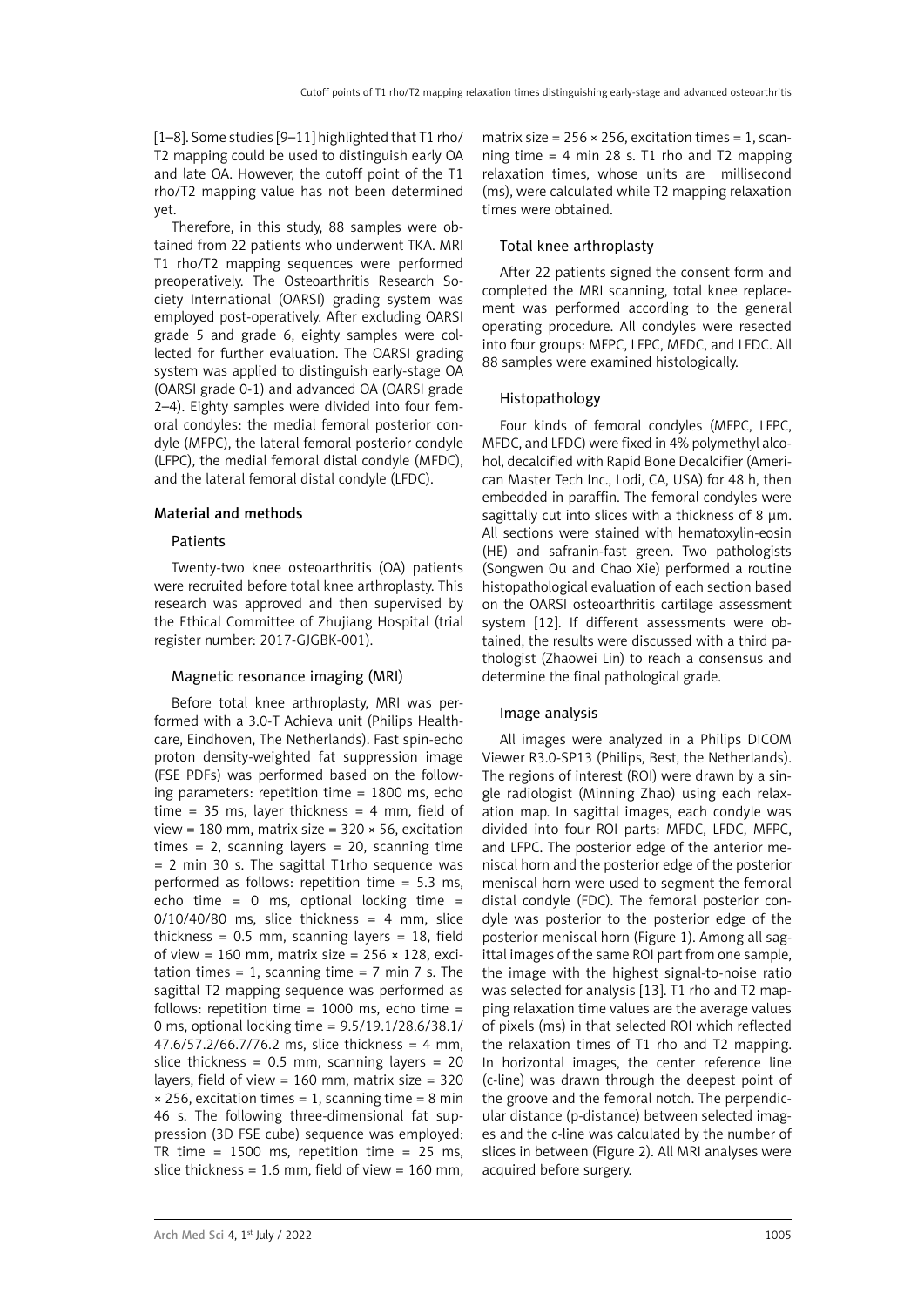

Figure 1. T1 rho/T2 mapping and ROIs.  $A -$  Sagittal T1rho sequence was performed.  $B -$  The regions of interest (ROI) were drawn. The posterior edge of the anterior meniscal horn was used to separate the edge of ROI. C – ROI of condyles was divided into two parts: the femoral distal condyle and the femoral posterior condyle. The posterior edge of the posterior meniscal horn was used to segment the femoral distal condyle. D – T2 Fast spin-echo proton density-weighted fat suppression imaging (FSE PDFs) was performed. E – ROI of T2 was drawn. F – A sagittal T2 mapping sequence was performed.  $G - T2$  images were merged with the ROI of T2 mapping images.  $H - T$ he femoral distal condyle and the femoral posterior condyle were outlined



Figure 2. Reference lines were drawn in horizontal images. In horizontal MRI images, the center reference line (c-line) was drawn through the deepest point of the groove and the deepest point of the femoral notch. The reconstructed sagittal slices were parallel to the c-line. The perpendicular distance (p-distance) between the selected slice (sagittal images) and c-line was calculated by multiplying the slice thickness by the number of slices in between

#### ROIs of histopathology match ROIs of MRI

The c-line of the condyle was drawn during surgery for surgery consideration. The ROI (R-line) of histopathology was drawn parallel to the c-line. P-distance was applied to determine the interval between the c-line and the R-line. The ROI was obtained and marked by the surgeon during surgery. Histopathological staining was employed post-operatively (Figure 3). Samples that were OARSI grade 5 or grade 6 were excluded since rare cartilage existed for MRI detection. Of 88 samples, 8 samples were OARSI grade 5 or grade 6. Through the above method [14], ROIs of histopathology were matched with ROIs of MRI theoretically (Figure 4). Eighty samples were obtained after excluding OARSI grade 5/6.

### Statistical analysis

All 80 samples were included for statistical analysis using MedCalc (MedCalc Software, Ostend, Belgium). Mean T1 rho and T2 mapping relaxation times (ms) with standard error (SE) were compared between early OA and advanced OA. The significance level was set as *p* < 0.05. Receiver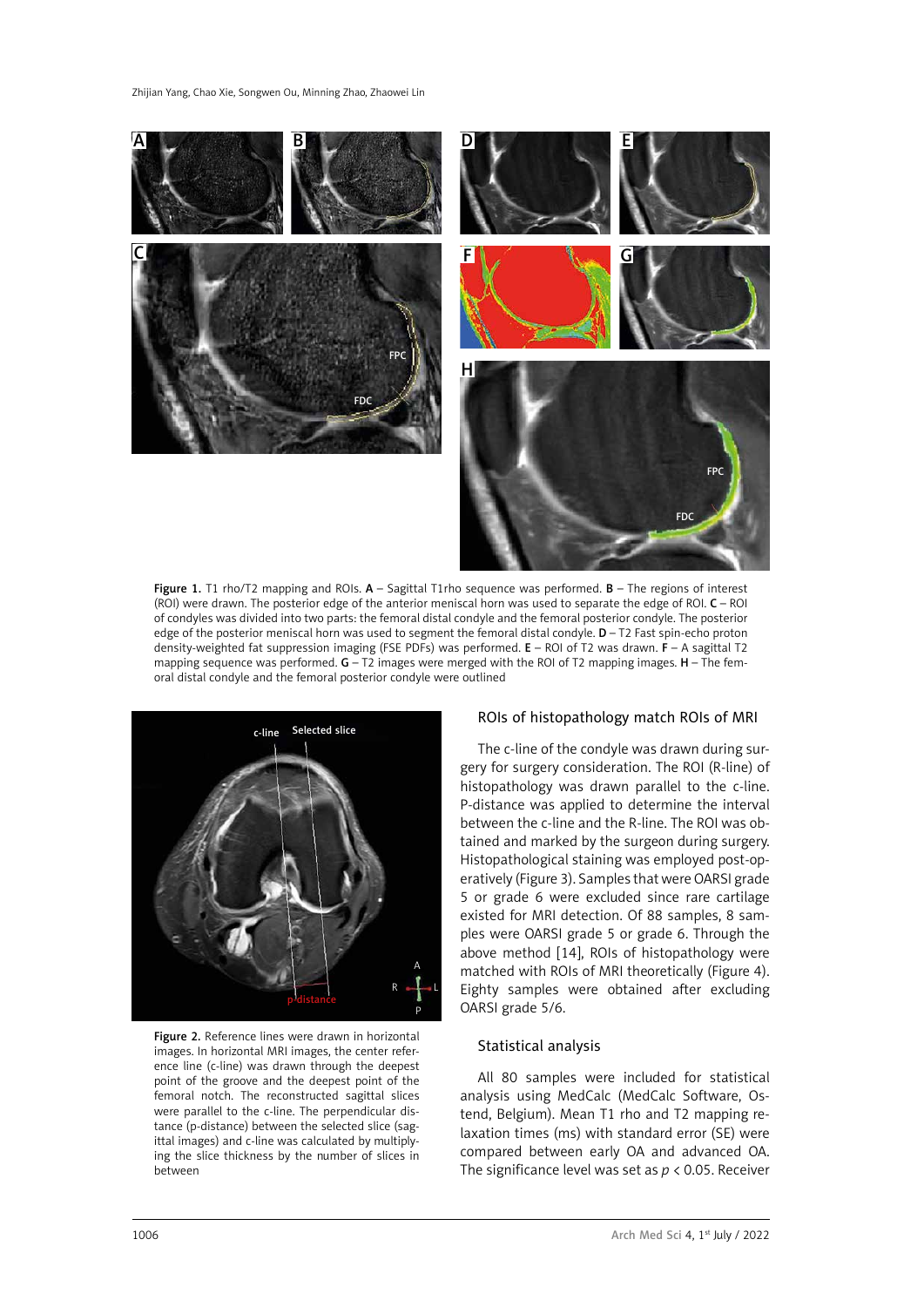operating characteristic (ROC) analysis, area under the curve (AUC), potential cutoff points, sensitivity, specificity and their 95% confidence interval (95% CI), interactive dot diagrams, Youden index, misclassification-cost term (MCT) plot, and precision-recall (PR) curves were all described. In the ROC analysis, the area enclosed with the coordinate axes was 1.00. The area enclosed with the coordinate axis under the ROC curve was defined as AUC. The closer the AUC was to 1.00, the higher the authenticity of the detection method. The certain accuracy level was set as AUC  $> 0.9$ ; the larger the AUC, the higher the diagnostic accuracy. The cutoff point of sensitivity-specificity curves provided a potential optimal diagnostic index for distinguishing between early-stage and advanced OA. The sensitivity and specificity and their 95% CI were described as percentages. A potential cutoff point (ms) for distinguishing between early-stage OA and advanced OA was determined as the junction point of the sensitivity–specificity curve. The optimal criterion line was demonstrated in the interactive dot diagrams. The Youden index is the sum of sensitivity and specificity minus 1 (Youden  $index = sensitivity + specificity - 1$ . The highest point of the Youden index and the lowest point of the MCT curve were determined to further verify the reliability of the cutoff point (the junction point of the sensitivity-specificity curve). The bootstrap simulation was obtained using SPSS version 22 (IBM SPSS Software, Chicago, Illinois, USA). Based on the bootstrap simulation, the relaxation time data of T1 rho/T2 mapping were used for 10000 resampling simulations. After simulation, 95% CIs of AUC, Youden index, and cutoff points were estimated. The PR curves of T1 rho and T2 mapping were analyzed together using the bootstrap simulation.



Figure 3. Reference lines were drawn in condyles. The center reference line (c-line) was drawn during surgery for surgery consideration. The ROI (R-line) of histopathology was drawn parallel to the c-line. P-distance was applied to determine the interval between the c-line and the R-line. The ROI was obtained and marked by the surgeon during surgery. Histopathological staining was employed in ROIs

#### Results

## T1 rho and T2 mapping values of ROIs between early and advanced OA

Of the 80 samples, 46 were early-stage OA, whereas the remainder had advanced OA. The sagittal T1 rho sequence was performed (Figure 1 A) and the ROI were drawn (Figure 1 B). The T2 image (FSE PDFs) and ROI of T2 were performed (Figures 1 D, E). The sagittal T2 mapping sequence was also performed (Figure 1 F) and T2 images were merged with the ROI of T2 mapping images (Figure 1 G). The femoral distal condyle and the femoral posterior condyle were outlined separately in T1 rho images (Figure 1 C) and T2 mapping images (Figure 1 H). For the whole sample, the mean T1 rho relaxation time of 80 samples was 39.17 ms (95% CI: 33.72–44.62) while



Figure 4. HE and safranin-fast green staining.  $A -$  The ROI showed the T2 mapping images of the femoral posterior condyle. HE staining and safranin-fast green staining were shown simultaneously.  $B - T2$  mapping images, HE staining, and safranin-fast green staining of the femoral distal condyle were employed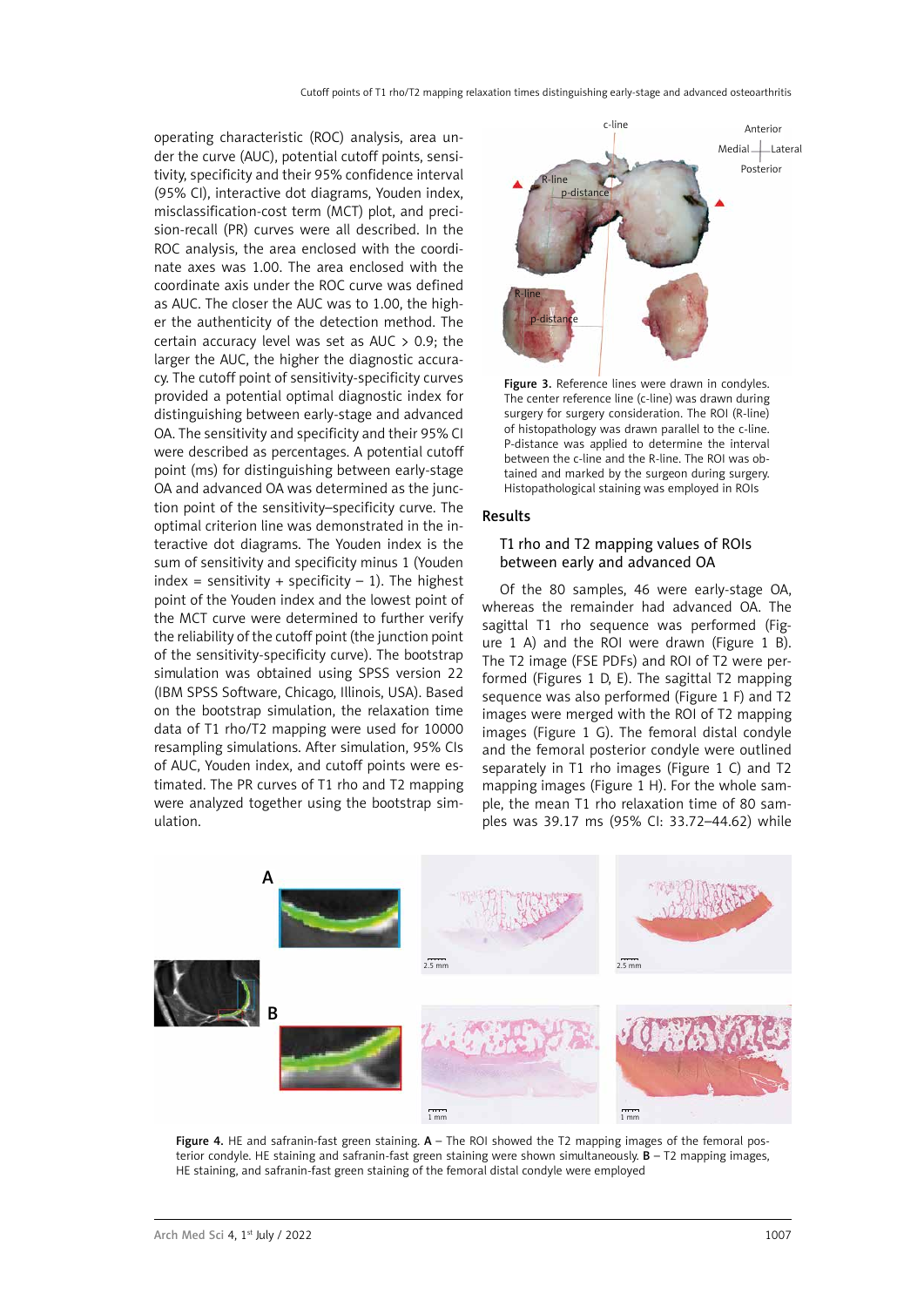Table I. T1 rho and T2 mapping values of ROIs between early and advanced OA

| Variable       | T1 rho relaxation<br>times [ms] | T <sub>2</sub> mapping<br>relaxation times<br>[ms] |
|----------------|---------------------------------|----------------------------------------------------|
| 80 samples     | $39.17 + 2.74$                  | $37.98 + 2.00$                                     |
| Early-stage OA | $25.20 \pm 0.87$                | $29.81 + 0.52$                                     |
| Advanced OA    | 58.08 ±4.69                     | $49.03 + 3.96$                                     |

the mean T2 mapping relaxation time of all samples was 37.98 ms (95% CI: 33.99–41.97). A significant difference was found in T1 rho/T2 mapping values between early-stage and advanced OA (*p* < 0.001) (Table I, Figure 5). Histograms of T1 rho/T2 mapping values classified as OARSI grades (grade 1–4) or early/advanced OA are shown in Figure 6.

#### ROC curves and cutoff points

Figure 7 A and 8 A display the ROC curves which were used to distinguish between early OA and advanced OA. In Figure 7 A or 8 A, the area below the ROC curve (the blue curve) was defined as AUC. AUCs of these two ROC curves were both  $> 0.9$  (Tables II and III). Figures 7 B and 8 B show the overlapping sensitivity–specificity curves. The point of intersection was suggested as the optimal criterion for differentiating early-stage and advanced OA. Interactive dot diagrams of early-stage OA and advanced OA are shown with each optimal criterion line (Figures 7 C, 8 C). Additionally, the Youden index was estimated (Figures 7 D, 8 D). The non-parametric method suggested a cutoff point at 33 ms for T1 rho with the sensitivity of 94.12 (95% CI: 80.3–99.3) and specificity of 91.30 (95% CI: 79.2–97.6) (Table II). The cutoff

point for T2 mapping was 35.04 ms with a sensitivity of 88.24 (95%CI: 72.5–96.7) and specificity of 97.83 (95% CI: 88.5–99.9) (Table III). Precision recall (PR) curves of T1 rho and T2 mapping are also shown in Figures 7 E and 8 E. Figures 7 F and 8 F show the MCT plot with the lowest point on this curve corresponding to the optimal criterion. The highest point of the Youden index (Figures 7 D, 8 D) was at the same optimal criterion.

#### Bootstrap simulation

The bootstrap method was used to simulate ROC analysis which would determine the variable estimation of the ROC cutoff point. Ten thousand resamples, which were all different random number seeds, were simulated from original data of T1 rho and T2 mapping. After simulation, the 95% CI of T1 rho/T2 mapping AUC was suggested in Tables IV and V. The 95% CI of T1 rho/T2 mapping Youden index was also analyzed (Tables IV and V). After bootstrap simulation, the 95% CI of the T1 rho cutoff point was estimated as 29.36 to 36.32 ms and the 95% CI of the T2 mapping cutoff point was estimated as 34.8 to 35.04 ms.

Precision-recall curves of T1 rho and T2 mapping were analyzed after bootstrap simulation (Figure 9). The area under the PR curve of T1 rho was significantly greater than that of T2 mapping (Table VI). The difference between these two areas was estimated at 0.02314.

#### Discussion

The histopathology assessment system of cartilage is the gold standard to evaluate cartilage damage [12, 15]. The Histologic/Histochemical Grading System (HHGS) was established to evaluate the quality of cartilage. However, this grad-



Figure 5. Mean relaxation times between early OA and advanced OA.  $A - T1$  rho relaxation time values (ms) of 80 samples were divided into early OA and advanced OA. A significant difference was found between early-stage and advanced OA ( $p < 0.001$ ). **B** – T2 mapping relaxation time values (ms) of 80 samples were divided into early OA and advanced OA. A significant difference was found between early and advanced OA (*p* < 0.001)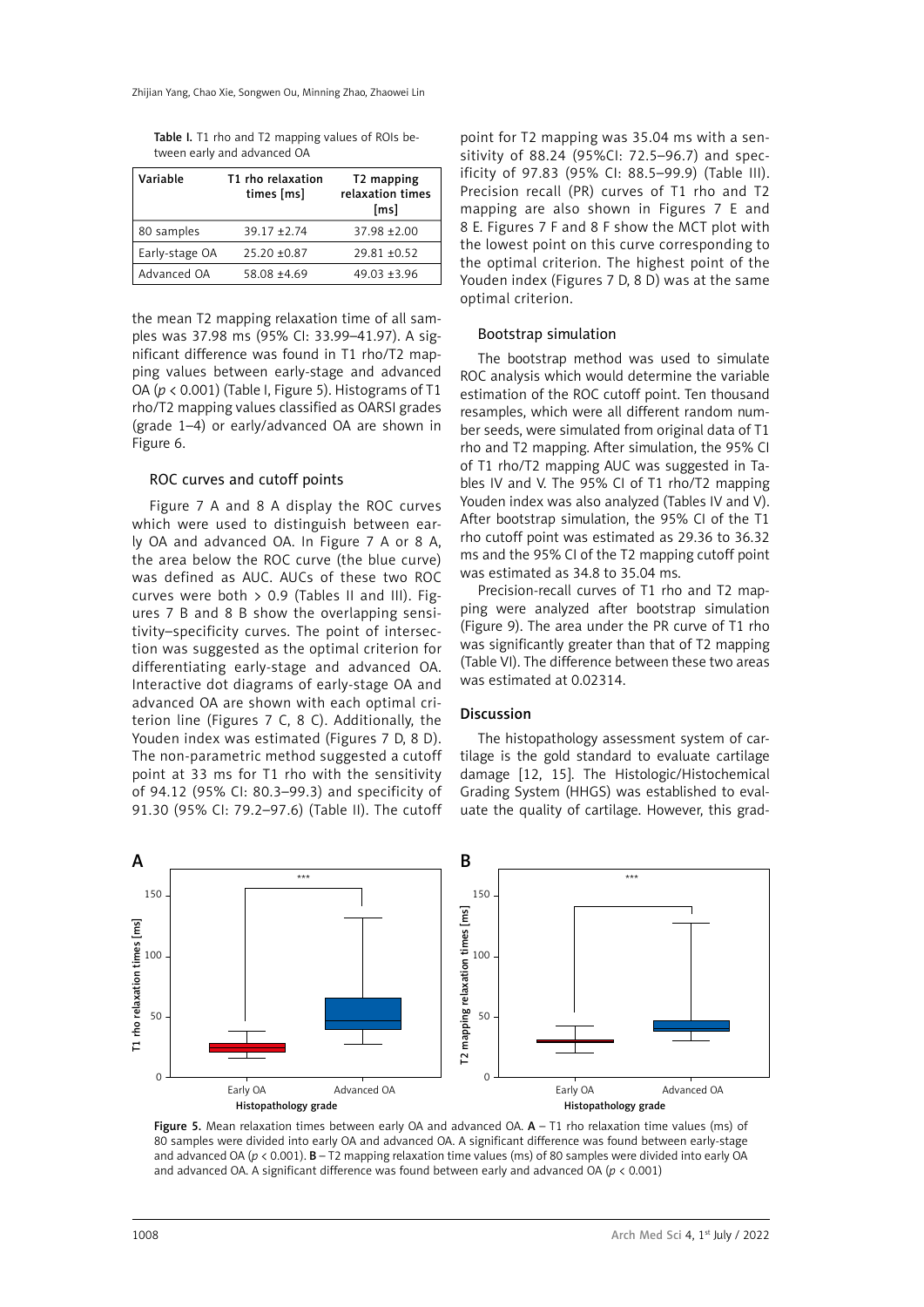

Figure 6. Histograms of relaxation times of different histopathology. A – Histograms of T1 rho relaxation times values (ms) were classified based on OARSI grades. B – Histograms of T2 mapping relaxation times values (ms) were classified based on OARSI grades.  $C - H$ istograms of T1 rho relaxation times values (ms) were divided into early OA and advanced OA. D - Histograms of T2 mapping relaxation time values (ms) were divided into early OA and advanced OA

ing system was established from well-advanced OA cartilage samples. Early-stage OA could not be evaluated properly by HHGS [16]. Thus, the Osteoarthritis Research Society International (OARSI) Cartilage Histopathology Assessment System (OOCHAS) system is recommended for studies investigating the association between histopathology and other parameters [16, 17]. The OARSI system (OOCHAS system) included a grade methodology, stage assessment and scoring method. The OARSI grade methodology illustrated depth-damaging progression into cartilage, including grades 0–6. The OARSI stage assessment illustrated the extent of joint involvement and scoring of points was the result of the grade times stage. A previous study [17] assumed that OA involving deeper cartilage degeneration was much more advanced and a good indicator of progressive disease. OARSI stage assessment was based on the horizontal extent of the injured cartilage surface and was categorized by percentage. However, the image analysis method [2] or post-operative guide-

line of dividing condyles into different sections could not ensure that each sample had an equal horizontal extent, which might affect the denominator of the percentage. As a result, we considered that the OARSI stage was a bias in this case. Therefore, we chose the OARSI grade methodology as the post-operative gold standard of cartilage damage. Considering that there is sclerotic bone or reparative tissue but no cartilage involvement in OARSI grade 5 and grade 6, it was presumed to be incapable of measuring T1rho/T2 mapping in MRI.

While cartilage edema and irregularity occurred in the superficial layer of cartilage in OARSI grade 1, and fibrillation occurred in OARSI grade 2, the microstructure and mechanical properties of the perichondral matrix changed. A previous study [12] showed significant differences in biomechanical properties between OARSI grade 1 and grade 2, while no significant differences were shown in aggregate modulus from OARSI grade 2 to grade 5. No visible superficial degeneration existed in OARSI grade 1 cartilage; however, superficial fibril-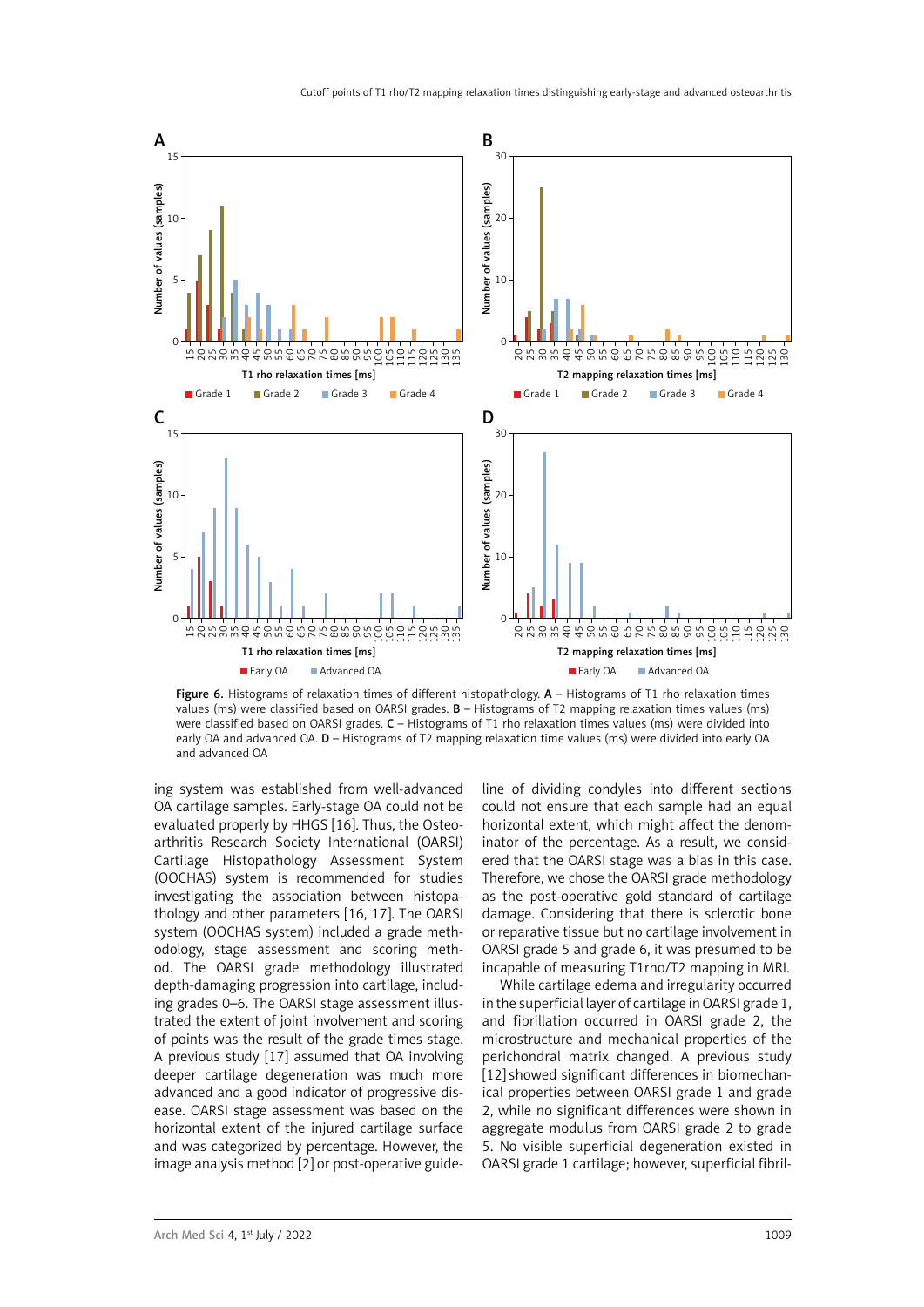

Figure 7. Receiver operating characteristic (ROC) curve and analysis of T1 rho. A – ROC curve of T1 rho relaxation times was established to find out the optimal criterion to distinguish mild OA and severe OA. Area under curve (AUC) was 0.976 (95% CI: 0.914–0.997, SE = 0.0139, *p* < 0.001). B – Sensitivity curve and specificity curve were intersected. The point of intersection was suggested as the optimal criterion to distinguish early OA and advanced OA. C – Interactive dot diagrams of early-stage OA and advanced OA were displayed with optimal criterion lines. D – Youden index was estimated. The highest point of the Youden index was at the same optimal criterion as the intersection point of the sensitivity-specificity curve. E – Precision recall (PR) curves of T1 rho relaxation times (ms) of 80 samples were also shown. F – The misclassification-cost term (MCT) plot showed that the lowest point corresponded to the optimal criterion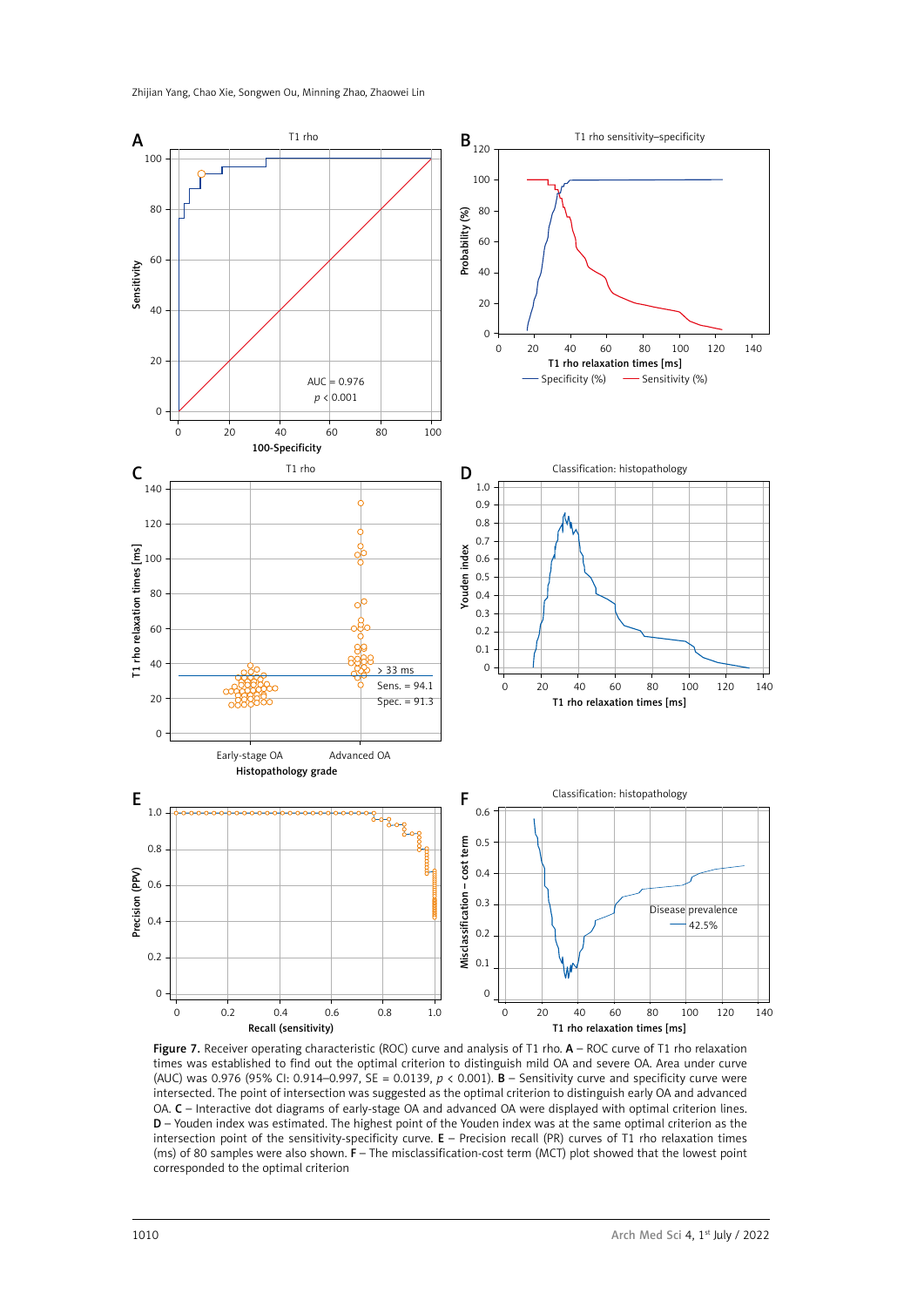

Figure 8. Receiver operating characteristic (ROC) curve and analysis of T2 mapping. A – ROC curve of T2 mapping was used to determine the distinguishing criterion between early-stage OA and advanced OA. AUC of ROC curve was 0.959 (95% CI: 0.890–0.991, SE = 0.0206, *p* < 0.001). B – The sensitivity curve and specificity curves are displayed for estimation of the optimal criterion of the ROC curve which was the intersection point of the sensitivity-specificity curve. C – Interactive dot diagrams of early OA and advanced OA are displayed with optimal criterion lines. D – The highest point of the Youden index was at the same optimal criterion. E – Precision recall (PR) curves of T2 mapping are also shown. F – The lowest point of the misclassification-cost term (MCT) plot was estimated at the same point as the optimal criterion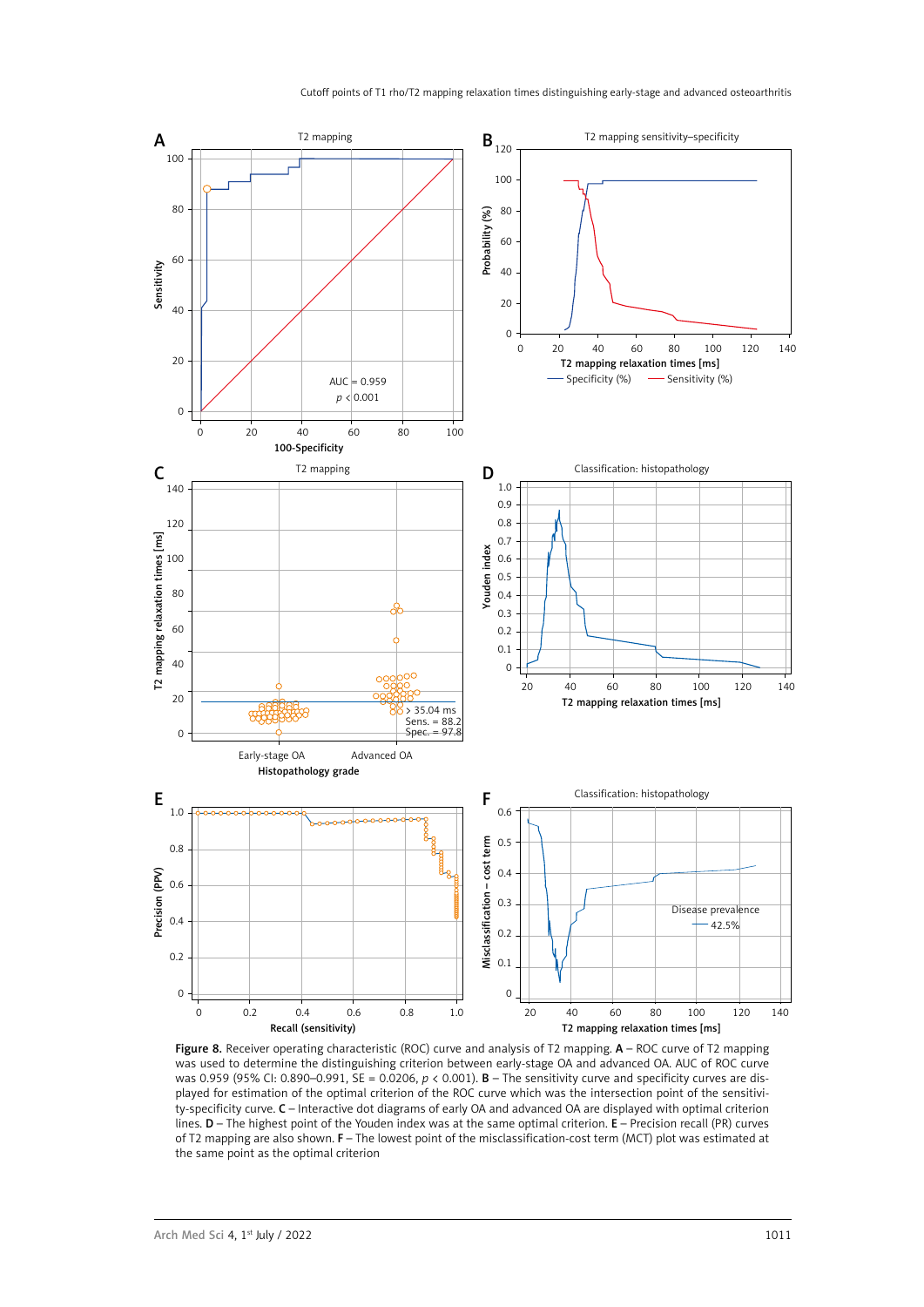Table II. Area under the ROC curve (AUC) and Youden index of T1 rho

| Parameter                            | Value       |
|--------------------------------------|-------------|
| Area under the ROC curve (AUC)       | 0.976       |
| Standard error <sup>a</sup>          | 0.0139      |
| 95% Confidence interval <sup>b</sup> | 0.914-0.997 |
| z statistic                          | 34.296      |
| Significance level P (area = $0.5$ ) | & 0.0001    |
| Youden index J                       | 0.8542      |
| Associated criterion [ms]            | >33         |
| Sensitivity                          | 94.12       |
| Specificity                          | 91.30       |

*a Hanley & McNeil, 1982, b Binomial exact.*

Table IV. Area under the ROC curve (AUC), Youden index and optimal criterion of T1 rho

| Parameter                                 | Value                       |
|-------------------------------------------|-----------------------------|
| Area under the ROC curve (AUC)            | 0.976                       |
| Standard error <sup>a</sup>               | 0.0137                      |
| 95% Confidence interval <sup>b</sup>      | 0.914-0.997                 |
| 95% Bootstrap Clc                         | 0.928 to 0.993              |
| z statistic                               | 34.818                      |
| Significance level P (area = $0.5$ )      | & 0.0001                    |
| Youden index I                            | 0.8542                      |
| 95% Confidence interval <sup>a</sup>      | 0.6995-0.9271               |
| Associated criterion [ms]                 | > 33                        |
| 95% Confidence interval <sup>a</sup>      | > 28.78178319 to<br>> 36.32 |
| Sensitivity                               | 94.12                       |
| Specificity                               | 91.30                       |
| Optimal criterion <sup>d</sup> [ms]       | > 33                        |
| 95% Confidence interval <sup>b</sup> [ms] | $> 29.36$ to<br>> 36.32     |
| Sensitivity                               | 94.12                       |
| Specificity                               | 91.30                       |

*a DeLong et al., 1988, b Binomial exact, c BCa bootstrap confidence interval (10 000 iterations; random number seed: 10 000), d Taking into account disease prevalence (42.5%) and estimated costs: cost False Positive: 1; cost False Negative: 1, cost True Positive: 0; cost True Negative: 0.*

lation, cell death, and mechanical changes existed simultaneously. Preoperative detection of these changes might provide an appropriate opportunity to take precautions against the pathological progress of osteoarthritis. More notably, the composition of the extracellular matrix of OARSI grade 2 cartilage had changed [18, 19], especially the collagen fiber arrangement. Many *in vitro* studies [20–22] regard the treatment before degeneration of extracellular matrix and superficial fissure as the key for early treatment of knee osteoarthritis. The lack of a preoperative imaging cutoff point Table III. Area under the ROC curve (AUC) and Youden index of T2 mapping

| Parameter                            | Value          |
|--------------------------------------|----------------|
| Area under the ROC curve (AUC)       | 0.959          |
| Standard error <sup>a</sup>          | 0.0206         |
| 95% Confidence interval <sup>b</sup> | 0.890 to 0.991 |
| z statistic                          | 22.267         |
| Significance level P (area = $0.5$ ) | & 0.0001       |
| Youden index J                       | 0.8606         |
| Associated criterion [ms]            | > 35.04        |
| Sensitivity                          | 88.24          |
| Specificity                          | 97.83          |

*a Hanley & McNeil, 1982, b Binomial exact.*

Table V. Area under the ROC curve (AUC), Youden index and optimal criterion of T2 mapping

| Parameter                                 | Value                 |
|-------------------------------------------|-----------------------|
| Area under the ROC curve (AUC)            | 0.959                 |
| Standard error <sup>a</sup>               | 0.0205                |
| 95% Confidence interval <sup>b</sup>      | 0.890-0.991           |
| 95% Bootstrap Cl <sup>c</sup>             | 0.898 to 0.988        |
| z statistic                               | 22.363                |
| Significance level P (area = $0.5$ )      | & 0.0001              |
| Youden index J                            | 0.8606                |
| 95% Confidence interval <sup>a</sup>      | 0.7136-0.9488         |
| Associated criterion [ms]                 | > 35.04               |
| 95% Confidence interval <sup>a</sup>      | $>$ 34.8 to $>$ 35.04 |
| Sensitivity                               | 88.24                 |
| Specificity                               | 97.83                 |
| Optimal criterion <sup>d</sup> [ms]       | > 35.04               |
| 95% Confidence interval <sup>b</sup> [ms] | $>$ 34.8 to $>$ 35.04 |
| Sensitivity                               | 88.24                 |
| Specificity                               | 97.83                 |

*a DeLong et al., 1988, b Binomial exact, c BCa bootstrap confidence interval (10 000 iterations; random number seed: 10 000), d Taking into account disease prevalence (42.5%) and estimated costs: cost False Positive: 1; cost False Negative: 1, cost True Positive: 0; cost True Negative: 0.*

was the key issue hindering the application of this research in patients. Hence, the earlier OARSI grade 1/2 is identified, the more opportune it is to prevent pathological progression.

However, in general, the criteria of early-stage OA included cartilage degeneration, which reflected OARSI grade 3-4 [10, 11, 23]. To identify an earlier stage of OA, which could demonstrate the changes of microstructure and mechanical properties, OARSI grade 0/1 was defined as early-stage OA while OARSI grade 2–4 was considered as advanced OA, which all could be measured by T1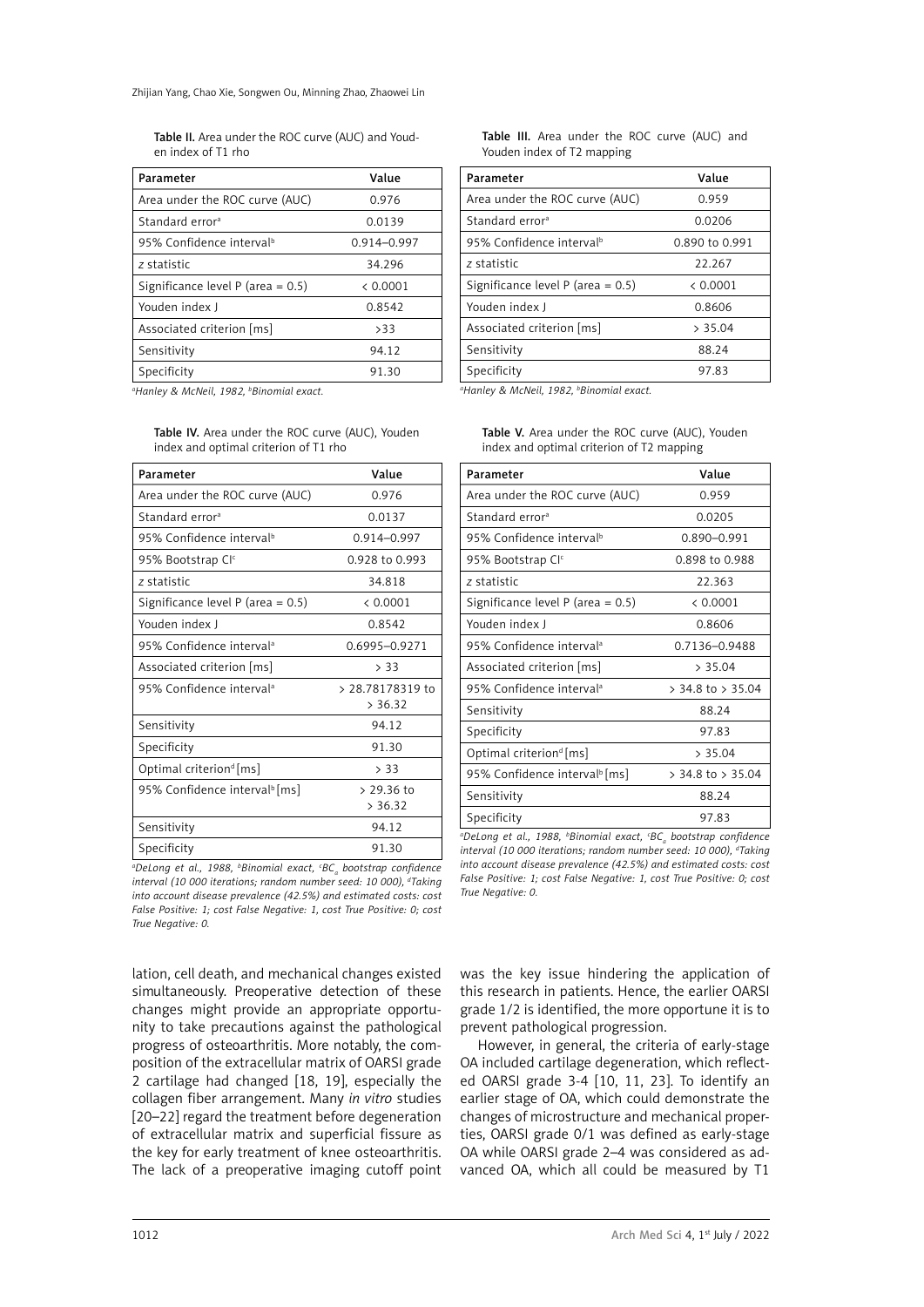

Figure 9. Precision-recall curve of T1 rho and T2 mapping. A bootstrap simulation was applied to assess the reliability of optimal criteria between T1 rho and T2 mapping. The area under the PR curve of T1 rho was significantly greater than that of T2 mapping, which suggested that the optimal criterion of T1 rho might be more reliable

rho/T2 mapping. This kind of classification was essential to be applied to explore the possibility of T1 rho/T2 mapping in detecting different changes of cartilage that could not be detected by morphological MRI, but whose mechanical structure had changed significantly.

Palmer's study [10] demonstrated that morphological MRI could identify OARSI grade 3; however, these routine knee MRI sequences were not sufficient for the assessment of earlier-stage OA. Physiologic imaging techniques such as T1 rho/ T2 mapping were needed for the evaluation of early-stage cartilage abnormalities (OARSI grade 0/1). T1 rho/T2 mapping could be used to reflect the proteoglycan or collagen fiber arrangement and water content in the early stage of cartilage. T1rho could describe the spin-lattice relaxation. thus reflecting the interaction effect between proteoglycan content in the cartilage extracellular matrix and the motion-restricted water molecules [1]. Previous studies [24, 25] suggested that the relaxation time value of T1 rho was related to the arrangement of collagen fibers in the extracellular matrix. Nishioka [26] found that T2 mapping was mainly affected by the changes in collagen fiber and water arrangement. Relevant literature [9, 27–29] also confirmed that T2 mapping and T1 rho measurements could be used to determine whether articular cartilage was damaged. Current T1 rho/T2 mapping studies have focused on comparing T2 and T1 rho relaxation times between different OA clinical grades. However, few studies have focused on discussing T1 rho/T2 mapping relaxation time cutoff points of different OARSI grades of OA. A key cutoff point that could discern the mechanical changes and microstructure changes with no visible superficial degeneration

Table VI. Comparison of precision-recall curves

| Parameter                     | Value                 |
|-------------------------------|-----------------------|
| Variable                      | T1rho                 |
| Area under curve              | 0.972                 |
| 95% Bootstrap Cl <sup>a</sup> | 0.925 to 0.992        |
| $\mathsf{F1}_\mathsf{max}$    | 0.914                 |
| Associated criterion [ms]     | > 33                  |
| Variable                      | T2mapping             |
| Area under curve              | 0.949                 |
| 95% Bootstrap Cl <sup>a</sup> | 0.877 to 0.989        |
| $\mathsf{F1}_\mathrm{max}$    | 0.923                 |
| Associated criterion [ms]     | > 35.04               |
| Difference between areas      | 0.02314               |
| 95% Bootstrap Cl <sup>a</sup> | 4.8298E-16 to 0.07229 |
|                               |                       |

<sup>a</sup>BC<sub>a</sub> bootstrap confidence interval (10 000 iterations; random *number seed: 10 000).*

was important for *in vitro* experiments and clinical treatment. Although some mechanical tools could be used to detect microstructural changes, it was impossible to apply them preoperatively. Based on this, our study further analyzed the specific cutoff point of T1 rho/T2 mapping which could be used to judge the severity of cartilage damage before surgery, especially to distinguish edema cartilage and fibrillation cartilage with biomechanical changes.

To identify the 95% confidence intervals the resample method should be used given that T1 rho/ T2 mapping could not be applied in such a large number of patients due to its cost. Through bootstrap (Monte Carlo) simulation, multiple independent random samples could be obtained from the original data, and the 95% confidence interval of the cutoff point could be estimated. Given this large number of replicates (10 000 random bootstrap simulation resamples in our study), 95% confidence intervals could be measured. We also compared the reliability of the cutoff point of T1 rho and T2 mapping. We further found that the measurement of T1 rho rather than T2 mapping could reveal the subtle changes of cartilage histopathologically.

These findings could play an important role in the earlier recognition and treatment of osteoarthritis. The cutoff point of T1 rho might be used as the key implication for the mechanical and microstructure changes of OA cartilage. At the same time, for physicians, early recognition of OA cartilage before superficial degeneration could be beneficial to patients. Furthermore, the T1 rho cutoff point could be key to determine which patients may benefit from preservation strategies and which are better candidates for joint surgery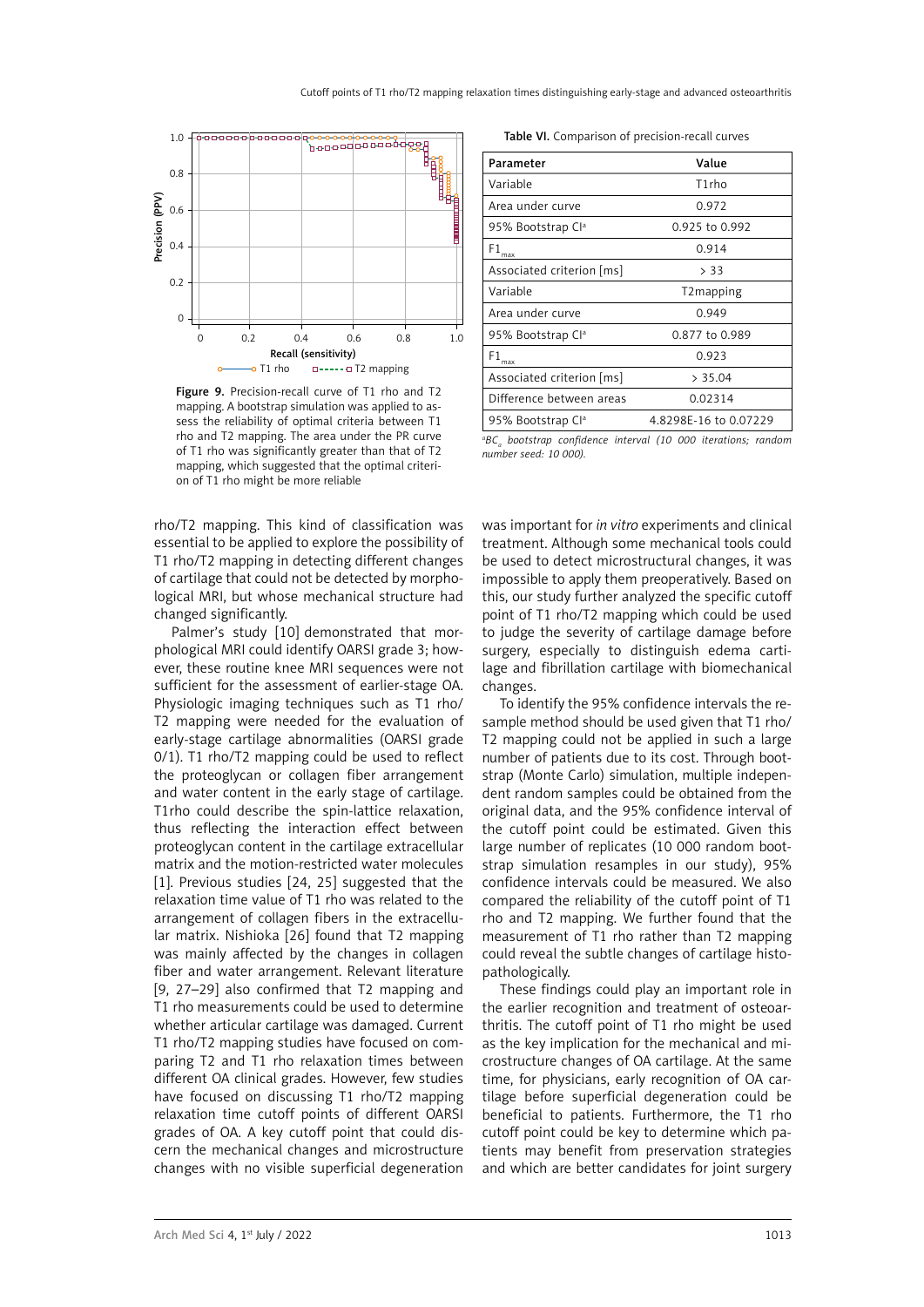(since arthroscopy or joint replacement is applied for cartilage morphological degeneration). In addition, this diagnostic method may be used to develop personalized treatment for patients. For example, it might decide what kind of exercise or rehabilitation strategy should be adopted in the early stage to delay the progress of osteoarthritis and preserve the integrity of cartilage structure.

This study is not without limitations. The cutoff point of T1 rho/T2 mapping could only distinguish the difference between OARSI grade 1 and OARSI grade 2. To identify the occurrence of OA earlier, more updated non-invasive tools are needed in the future. In general, changes of OARSI grade 1 cartilage were more in the microstructure and chondrocytes. At the same time, the onset of knee osteoarthritis was not determined. The debate about knee OA originating from the cartilage or the subchondral bone is ongoing. More updated preoperative techniques are required to identify these onset changes microstructurally. Since the detection of T1 rho/T2 mapping itself could be performed in the existing MRI, it was of great significance for its promotion among hospitals. However, this technology itself was not prevalent, which may be a limitation. Only 80 samples undergoing TKA were employed in this study. Although the Monte Carlo method was used for bootstrap simulation, a larger sample size might be needed to consolidate our conclusions. Further long-term follow-up prospective clinical research is needed.

In conclusion, the cutoff point of the mean T1 rho relaxation time value (> 33 ms) might be used as the measurement for identifying advanced OA. T1 rho relaxation times might be a better measurement than T2.

# Acknowledgments

Zhijian Yang and Chao Xie contributed equally to this study.

#### Conflict of interest

The authors declare no conflict of interest.

References

- 1. Li X, Benjamin Ma C, Link TM, et al. In vivo T(1rho) and T(2) mapping of articular cartilage in osteoarthritis of the knee using 3 T MRI. Osteoarthritis Cartilage 2007; 15: 789-97.
- 2. Kester BS, Carpenter PM, Yu HJ, et al. T1ρ/T2 mapping and histopathology of degenerative cartilage in advanced knee osteoarthritis. World J Orthop 2017; 8: 350-6.
- 3. Monu UD, Jordan CD, Samuelson BL, Hargreaves BA, Gold GE, McWalter EJ. Cluster analysis of quantitative MRI T2 and T1ρ relaxation times of cartilage identifies differences between healthy and ACL-injured individuals at 3T. Osteoarthritis Cartilage 2017; 25: 513-20.
- 4. Mahar R, Batool S, Badar F, Xia Y. Quantitative measurement of T2, T1ρ and T1 relaxation times in articular cartilage and cartilage-bone interface by SE and UTE imaging at microscopic resolution. J Magn Reson 2018; 297: 76-85.
- 5. Urish KL, Keffalas MG, Durkin JR, Miller DJ, Chu CR, Mosher TJ. T2 texture index of cartilage can predict early symptomatic OA progression: data from the osteoarthritis initiative. Osteoarthritis Cartilage 2013; 21: 1550-7.
- 6. Williams A, Winalski CS, Chu CR. Early articular cartilage MRI T2 changes after anterior cruciate ligament reconstruction correlate with later changes in T2 and cartilage thickness. J Orthop Res 2017; 35: 699-706.
- 7. Wu Y, Yang R, Jia S, Li Z, Zhou Z, Lou T. Computer-aided diagnosis of early knee osteoarthritis based on MRI T2 mapping. Biomed Mater Eng 2014; 24: 3379-88.
- 8. Zhong H, Miller DJ, Urish KL. T2 map signal variation predicts symptomatic osteoarthritis progression: data from the Osteoarthritis Initiative. Skeletal Radiol 2016; 45: 909-13.
- 9. Carballido-Gamio J, Stahl R, Blumenkrantz G, Romero A, Majumdar S, Link TM. Spatial analysis of magnetic resonance T1rho and T2 relaxation times improves classification between subjects with and without osteoarthritis. Med Phys 2009; 36: 4059-67.
- 10. Palmer AJ, Brown CP, McNally EG, et al. Non-invasive imaging of cartilage in early osteoarthritis. Bone Joint J 2013; 95-B: 738-46.
- 11. Madry H, Kon E, Condello V, et al. Early osteoarthritis of the knee. Knee Surg Sports Traumatol Arthrosc 2016; 24: 1753-62.
- 12. Waldstein W, Perino G, Gilbert SL, Maher SA, Windhager R, Boettner F. OARSI osteoarthritis cartilage histopathology assessment system: a biomechanical evaluation in the human knee. J Orthop Res 2016; 34: 135-40.
- 13. Loeser RF. Molecular mechanisms of cartilage destruction: mechanics, inflammatory mediators, and aging collide. Arthritis Rheum 2006; 54: 1357-60.
- 14. Sasho T, Katsuragi J, Yamaguchi S, et al. Associations of three-dimensional T1 rho MR mapping and three-dimensional T2 mapping with macroscopic and histologic grading as a biomarker for early articular degeneration of knee cartilage. Clin Rheumatol 2017; 36: 2109-19.
- 15. Nebelung S, Sondern B, Oehrl S, et al. Functional MR imaging mapping of human articular cartilage response to loading. Radiology 2017; 282: 464-74.
- 16. Custers RJ, Creemers LB, Verbout AJ, van Rijen MH, Dhert WJ, Saris DB. Reliability, reproducibility and variability of the traditional Histologic/Histochemical Grading System vs the new OARSI Osteoarthritis Cartilage Histopathology Assessment System. Osteoarthritis Cartilage 2007; 15: 1241-8.
- 17. Pritzker KP, Gay S, Jimenez SA, et al. Osteoarthritis cartilage histopathology: grading and staging. Osteoarthritis Cartilage 2006; 14: 13-29.
- 18. Hartmann B, Marchi G, Alberton P, et al. Early detection of cartilage degeneration: a comparison of histology, fiber bragg grating-based micro-indentation, and atomic force microscopy-based nano-indentation. Int J Mol Sci 2020; 21: 7384.
- 19. Madry H, Luyten FP, Facchini A. Biological aspects of early osteoarthritis. Knee Surg Sports Traumatol Arthrosc 2012; 20: 407-22.
- 20. Xu L, Servais J, Polur I, et al. Attenuation of osteoarthritis progression by reduction of discoidin domain receptor 2 in mice. Arthritis Rheum 2010; 62: 2736-44.
- 21. Bai H, Zhang Z, Li Y, et al. L-theanine reduced the development of knee osteoarthritis in rats via its anti-inflam-